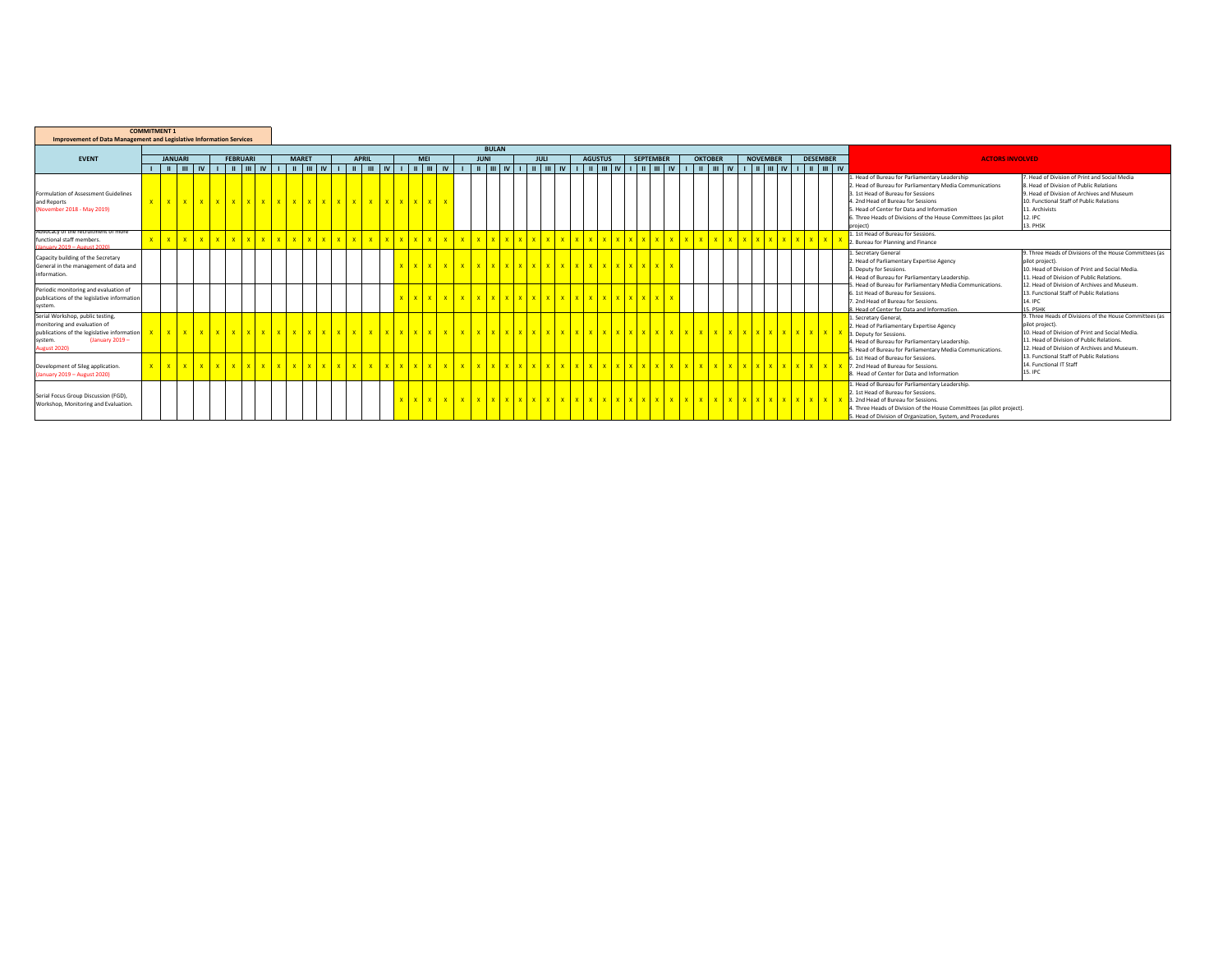## **COMMITMENT 2 Promotion of Utilization of Parliamentary Information Technology**

Research Assessment dan policy paper tentang tata kelola dan pelayanan website oleh Shake Research as in the makapatan halk internal & eksternal search Assessment dan aplikasi pelayanan parlemen dan pelayanan parlemen dan

|                                               |  |                |  |                 |  |              |  |              |  |            |  | <b>BULAN</b> |  |      |  |                |                  |  |                |  |                 |  |                 |                                                                                                                                                                                                                                                                                                                                         |                                                                                                                                                                                         |
|-----------------------------------------------|--|----------------|--|-----------------|--|--------------|--|--------------|--|------------|--|--------------|--|------|--|----------------|------------------|--|----------------|--|-----------------|--|-----------------|-----------------------------------------------------------------------------------------------------------------------------------------------------------------------------------------------------------------------------------------------------------------------------------------------------------------------------------------|-----------------------------------------------------------------------------------------------------------------------------------------------------------------------------------------|
| <b>EVENT</b>                                  |  | <b>JANUARI</b> |  | <b>FEBRUARI</b> |  | <b>MARET</b> |  | <b>APRIL</b> |  | <b>MEI</b> |  | <b>JUNI</b>  |  | JULI |  | <b>AGUSTUS</b> | <b>SEPTEMBER</b> |  | <b>OKTOBER</b> |  | <b>NOVEMBER</b> |  | <b>DESEMBER</b> | <b>ACTORS INVOLVED</b>                                                                                                                                                                                                                                                                                                                  |                                                                                                                                                                                         |
|                                               |  |                |  |                 |  |              |  |              |  |            |  |              |  |      |  |                |                  |  |                |  |                 |  |                 |                                                                                                                                                                                                                                                                                                                                         |                                                                                                                                                                                         |
| Research assesment                            |  |                |  |                 |  |              |  |              |  |            |  |              |  |      |  |                |                  |  |                |  |                 |  |                 | 1. Head of Bureau for Parliamentary Leadership.<br>2. Head of Data and Information Center<br>3. Head of Bureau for Parliamentary Media Communications.<br>4. 1st Head of Bureau for Sessions.<br>5. 2nd Head of Bureau for Sessions.<br>6. Head of Division on News Print and Social Media.                                             | 7. Head of Division on Public Complaint.<br>8. Head of Divisions on Committee Secretariat<br>9. Functional IT Staff<br>10. Functional Staff of Public Relations.<br>11. IPC             |
| Website design<br>January 2019 - August 2020) |  |                |  |                 |  |              |  |              |  |            |  |              |  |      |  |                |                  |  |                |  |                 |  |                 | 1. Head of Bureau for Parliamentary Leadership.<br>2. Head of Data and Information Center<br>3. Head of Bureau for Parliamentary Media Communications.<br>4. 1st Head of Bureau for Sessions.<br>5. 2nd Head of Bureau for Sessions.<br>6. Head of Division on News Print and Social Media.                                             | 7. Head of Division on Public Complaint.<br>8. Head of Divisions on Committee Secretariat<br>9. Functional IT Staff<br>10. Functional Staff of Public Relations.<br>11. IPC<br>12. WFD. |
| Public launching of the application           |  |                |  |                 |  |              |  |              |  |            |  |              |  |      |  |                |                  |  |                |  |                 |  |                 | 1. Deputy Secretary General on Sessions.<br>2. Head of Bureau for Parliamentary Leadership.<br>3. Head of Data and Information Center<br>4. Head of Bureau for Parliamentary Media Communications.<br>5. 1st Head of Bureau for Sessions.<br>6. 2nd Head of Bureau for Sessions.<br>7. Head of Division on News Print and Social Media. | 8. Head of Division on Public Complaint.<br>9. Head of Divisions on Committee Secretariat<br>10. Functional IT Staff<br>11. Functional Staff of Public Relations.<br>12. IPC            |

## **COMMITMENT 3 Promotion of Public Information Transparency of the Parliament**

Komitmen 3Ini mengundang Penguan keterbutan informasi publik di parlementPR PR pengunaan paramatan mengunaan memperantan memperantan kan melastanakan workshop, pemeringkann, dan mempelan memperantan paramatan paramatan par

|                                                                                                     |  |                |  |                 |  |              |                               |                                                                                                                                                                       |  |            |  |             | <b>BULAN</b> |      |  |                |  |                  |  |                |  |                 |  |                 |                                                                                                                                                                                                                                                                                                                                                                                                                                                   |
|-----------------------------------------------------------------------------------------------------|--|----------------|--|-----------------|--|--------------|-------------------------------|-----------------------------------------------------------------------------------------------------------------------------------------------------------------------|--|------------|--|-------------|--------------|------|--|----------------|--|------------------|--|----------------|--|-----------------|--|-----------------|---------------------------------------------------------------------------------------------------------------------------------------------------------------------------------------------------------------------------------------------------------------------------------------------------------------------------------------------------------------------------------------------------------------------------------------------------|
| <b>EVENT</b>                                                                                        |  | <b>JANUARI</b> |  | <b>FEBRUARI</b> |  | <b>MARET</b> |                               | <b>APRIL</b>                                                                                                                                                          |  | <b>MEI</b> |  | <b>JUNI</b> |              | JULI |  | <b>AGUSTUS</b> |  | <b>SEPTEMBER</b> |  | <b>OKTOBER</b> |  | <b>NOVEMBER</b> |  | <b>DESEMBER</b> | <b>ACTORS INVOLVED</b>                                                                                                                                                                                                                                                                                                                                                                                                                            |
|                                                                                                     |  |                |  |                 |  |              |                               | ı   u   w   u   u   u   w   ı   u   w   ı   u   w   ı   u   w   u   u   w   ı   u   u   v   ı   u   w   ı   u   w   ı   u   w   ı   u   w   ı   u   w   v   ı   u   w |  |            |  |             |              |      |  |                |  |                  |  |                |  |                 |  |                 |                                                                                                                                                                                                                                                                                                                                                                                                                                                   |
| Workshop on guidelines on public<br>information management<br>(November 2018 - July 2019)           |  |                |  |                 |  |              |                               |                                                                                                                                                                       |  |            |  |             |              |      |  |                |  |                  |  |                |  |                 |  |                 | 7.Head of Division on Archive and Museum<br>1. Head of Bureau for Parliamentary Leadership.<br>2. Head of Bureau for Parliamentary Media Communication.<br>8. Head of Sub Division on Public Information Service<br>9. Functional Staff of Public Relations.<br>3. 1st Head of Bureau on Session.<br>4. 2nd Head of Bureau on Session.<br>5. Head of Division on Public Relations.<br>6. Head of Division of Organization, System, and Procedures |
| Development of evaluation tools                                                                     |  |                |  |                 |  |              | x x x x x x x x x x x x x x x |                                                                                                                                                                       |  |            |  |             |              |      |  |                |  |                  |  |                |  |                 |  |                 | 1. Head of Bureau for Parliamentary Leadership<br>2. Head of Bureau for Parliamentary Media Communication<br>3. Head of Division on Public Relations.                                                                                                                                                                                                                                                                                             |
| Implementation of evaluation tools                                                                  |  |                |  |                 |  |              | x x x x x x x x x x x x x x   |                                                                                                                                                                       |  |            |  |             |              |      |  |                |  |                  |  |                |  |                 |  |                 | 4. Head of Sub Division on Public Information Services.<br>5. Functional Staff of Public Relations                                                                                                                                                                                                                                                                                                                                                |
| Launching of a rating tool                                                                          |  |                |  |                 |  |              |                               |                                                                                                                                                                       |  |            |  |             |              |      |  |                |  |                  |  |                |  |                 |  |                 | . Head of Bureau for Parliamentary Leadership<br>2. Head of Bureau for Parliamentary Media Communication<br>3. Head of Division on Public Relations.<br>4. Head of Sub Division on Public Information Services.<br>5. Functional Staff of Public Relations.                                                                                                                                                                                       |
| Revision of Regulation of the Indonesian<br>House of Representatives.<br>(October 2018 - July 2020) |  |                |  |                 |  |              |                               |                                                                                                                                                                       |  |            |  |             |              |      |  |                |  |                  |  |                |  |                 |  |                 | 1. Legislation Committee<br>2. Center for Legislative Drafting<br>. Bureau of Law and Public Complaints<br>4. Division of Public Relations                                                                                                                                                                                                                                                                                                        |